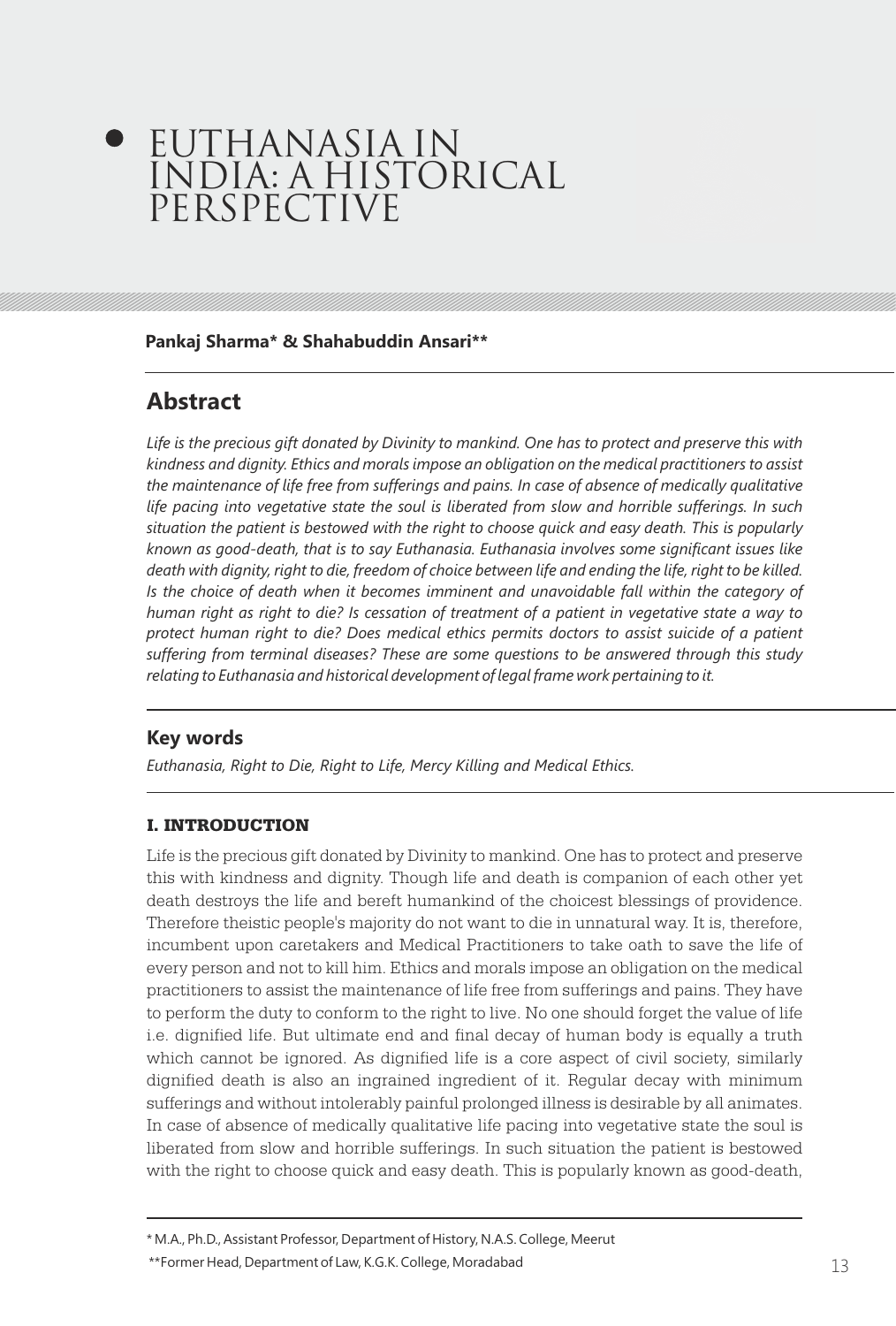that is to say Euthanasia. The conundrum is that how can the end of life be good? In this paper authors propose to explore needs and situations where a "good-death" or "dying well" might become necessary. There may be difference between good death and easy death. "In suicide the person ends his own life by himself [easily or painfully], mostly in secrecy. But sometimes he may find himself helpless in a pitiable condition arising out of infirmity caused by physical or mental illness, disease, old age or such other condition; that, even for committing suicide, the person requires help of others. He or she may be disabled, in terminal illness, bed ridden or paralyzed or in coma or otherwise to commit suicide himself. And here exactly the ethical and legal debate for euthanasia begins". $^{\rm 1}$ 

Euthanasia involves some significant issues like death with dignity, right to die, freedom of choice between life and ending the life, right to be killed. Most of us may agree that circumstance may arise where one is allowed to cause death of other. Foregoing narration of some insights of euthanasia make it necessary to probe the impact of it on "socio-legal and/or moral texture of the society". $^2$  As such it may be within the ambit of this discussion to investigate as to whether the slow and horrible death with unbearable sufferings and pains is violation of the right of dignified life or not? Is the choice of death when it becomes imminent and unavoidable fall within the category of human right as right to die? Can a human right of the ailing person be transferred to other human beings like doctors, nurse or close relatives? Is cessation of treatment of a patient in vegetative state a way to protect human right to die? Does law permit mercy killing? Does a medical ethics permit doctors to assist suicide of a "patient suffering from terminal diseases? These and some other questions are to be probed through this study relating to Euthanasia and historical development of legal frame work pertaining to it.

#### **II. CONCEPTUAL CONNOTATION AND HISTORY**

Jurisprudence of euthanasia caters relevant basics like right to life, right to die, right to kill and right to be killed. Legally speaking it is suicide, homicide and consensual killing. It is popularly known that euthanasia is a Greek concept which literally means good death, that is to say, easy death. "It is the practice of killing a person or animal, in painless or minimally painful way for merciful reasons, usually to end their sufferings. The Euthanasia in the strict sense involves actively causing death, but in a wider sense it includes assisting someone to commit suicide, in a particular circumstance".<sup>3</sup>Some of the jurists transpose it "into Latin expression *benemortasia* meaning the benevolent or mercy killing".<sup>4</sup> It is general perception that euthanasia is a process used to cause death. On occasions it speaks about the act of inflicting death being good or right in it, therefore, no criminal liability arises from the death of a terminally ill patient. These connotations leave impression that euthanasia is an act of abetment or instigation to commit suicide or to assist suicide by giving advice for ending the life of a terminally ill 5 patient.

*Developments", XV-XVI Islamic and Comparative Law Review, 1995, at 1*

*Ibid.* 15

 $5$ Ibid.

*<sup>1</sup> Sujata Pawar, "Euthanasia for Death with Dignity: Is it Necessary", XXXVII (3-4) Indian Bar Review, 2010, at 4 <sup>2</sup>G. Saqlain Masoodi and Lalita Dhar, "Euthanasia at Western and Islamic Legal Systems: Trends and* 

*<sup>3</sup> Praveen Singh, "Euthanasia: Graceful Death", 1 Delhi Law Review (Students), 2004, at 83*

*<sup>4</sup> Senford H. Kadish, Encyclopaedia of Crime & Justice, (New York, 1983), at 709, quoted by G. Saqlain Masoodi, supra note 2, at 3*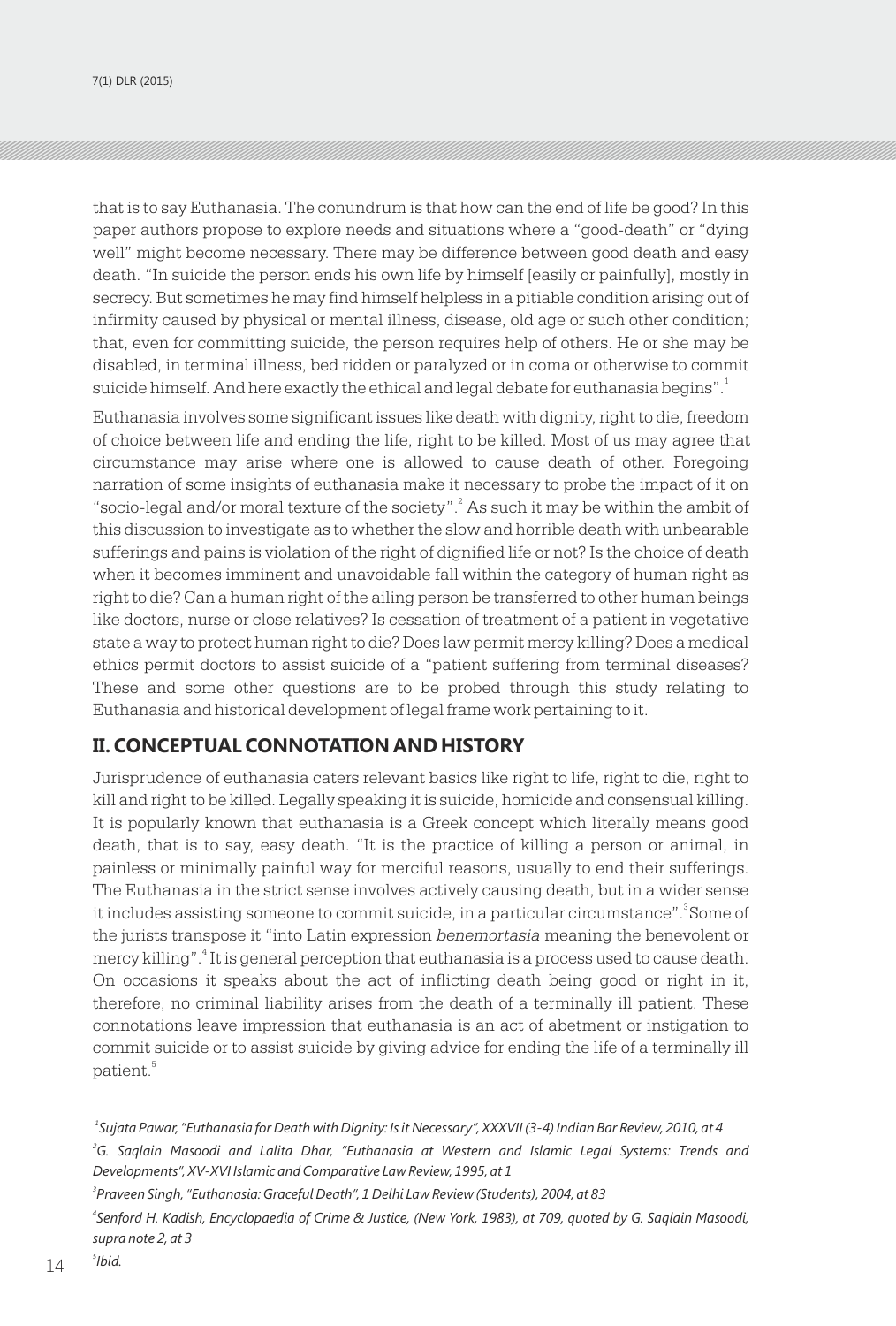The psyche of human being and as such of animals too, is that one does not like the thought or idea of dying whether it is premature or not. Human society always entertains with joy the birth and mourns the death. Most of the people long for prolong life, but situations may arise when he or she desires death to free himself from the travails of prolong painful illness. We are acquainted with the notions of *Daya maran*, *Swachchhand Mrityu* and *Ichchha maran* in Indian culture, ethos and history. These *upaye* are provided to liberate the soul from physical sufferings of a patient. These might have been prescribed for obtaining *mukti* from slow and horrible prolonged illness.

In order to clear the clouds shrouding the concept of the euthanasia historians and jurists have made efforts to analyze forms and patterns of it. In the classification of concept of euthanasia intention of the patient plays a central role. On the basis of intention and act the euthanasia is categorized into active and passive euthanasia. Active euthanasia involved injective a potent drug to advance the death of such patients whom doctors have lost hope of reviving even with the most advanced medical aid. In an attempt of active euthanasia "the doctor is actively involved in the termination of the life of the patient no matter for whatsoever reasons".<sup>7</sup> In other words it is doctor's intervention which causes death otherwise death might have not occurred.<sup>8</sup>Another way, that is, passive euthanasia involves "withdrawal of life sustaining drugs and/or life support system for patients"<sup>9</sup> who is in irreversible vegetative state. The active Euthanasia is declared crime whereas passive euthanasia is allowed by the Supreme Court in *Aruna Shanbaug* case.

The euthanasia can also be divided as voluntary euthanasia, non voluntary euthanasia and involuntary euthanasia. In the voluntary euthanasia, a wish to die is expressed by a terminally ill patient. He no more wants to live alive and declares his intention to that effect. If such patient seeks help for dying, refuses medical treatment, asks to remove life support mechanism, refuses to eat and/or decides to die to avoid painful future, he is supposed to beg voluntary euthanasia. Under non-voluntary euthanasia the patient cannot make a decision for ending his own life. This does not depend on the wish of the patient but is based on the wish of a close relation or guardian of the terminally ill person. This includes the cases where such patient is in coma or very young child or is under mental illness which makes his life miserable and not worth living. Amid these circumstances a third person like a close relation gives consent or asks for removing life support treatment. This third person must be the guardian or next friend of the patient. In the voluntary euthanasia, the consent of the patient is essential. Moreover, it must be an informed consent.

It is doubtful whether consent emanated from a patient who does not possess sound mind and body is free consent. In this arena next is involuntary euthanasia which is conducted without consent of the patient or his close relation but is done on the basis of the consent of the individual who has neither authority nor capacity to do it. In a

<sup>6</sup>Dhananjay Mahapatra, "Commenting on the Judgment of Supreme Court in *Aruna Shanbaug Case*", Times of India, New Delhi, March 8, 2011  $^7$ Supra note 2, at 5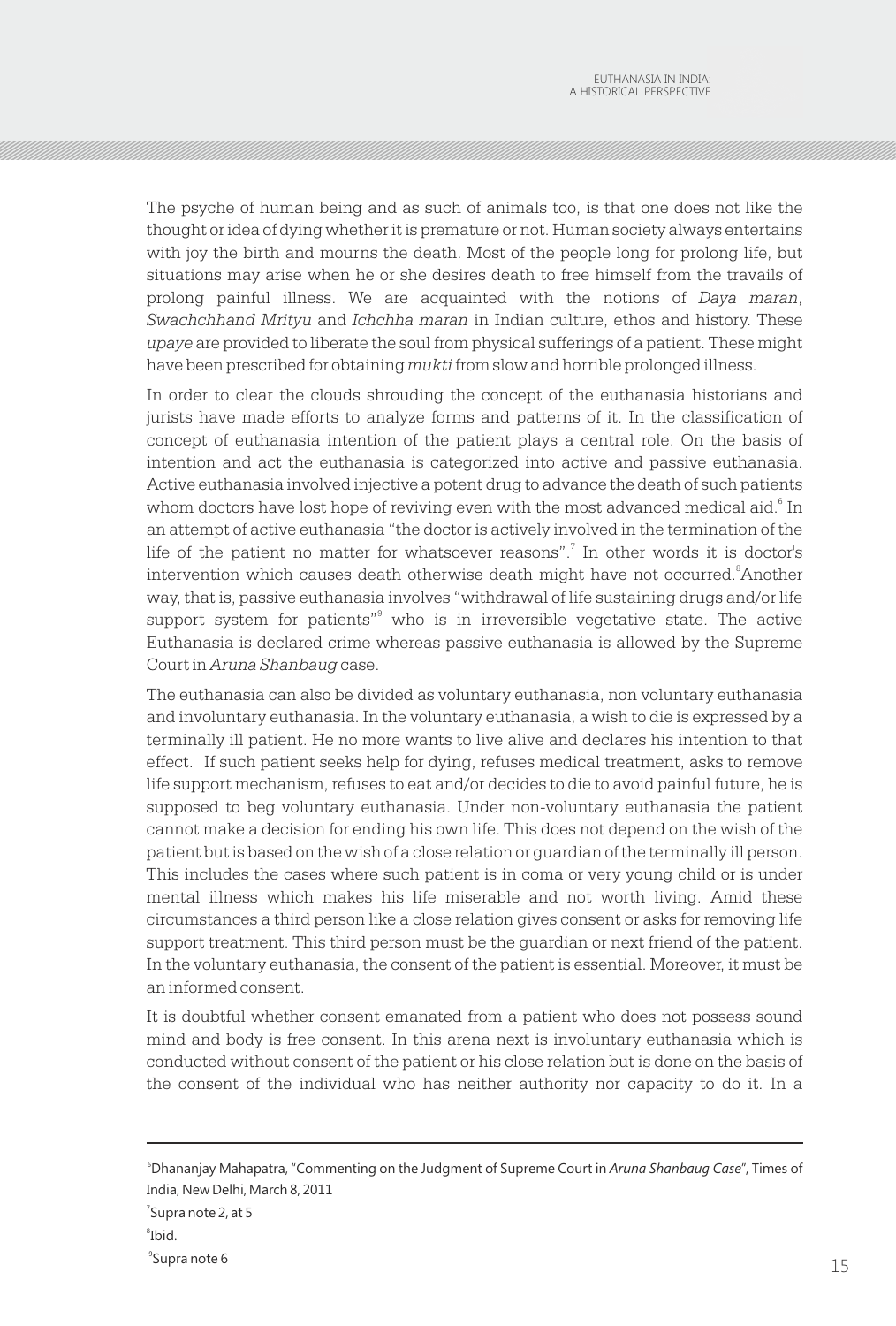7(1) DLR (2015)

situation where a stranger finds a person who has met with a fatal accident having no caretaker of his own and takes him to the hospital for the treatment where doctors declare him to be in vegetative state due to severe injuries in brain and spine. If such stranger gives consent for peaceful end of the life of this terminally ill person, it comes under the category of mercy killing and falls in the category of involuntary euthanasia.

It will be academically worthwhile to find out the traces of euthanasia in the history of human civilization. In ancient belief system it was a cardinal and ethical view that life is created by almighty and no one has right, capacity or authority to put it to an end. It had been reported that during 400 B.C. the life of human being, had been believed, to be so sacred that its protection and preservation had been deemed as primary duty of the medical practitioners. They had to take oath and solemnly declare, "I will give no deadly medicine to anyone if asked, nor suggest any such counsel".<sup>10</sup> However, in ancient Greece and Rome helping others die or putting them to death was considered permissible in some situations. In Greek City of sporta new-born with severe but defects were put to death.<sup>11</sup> And, also traditional Indian Law recognized a person's right to die. The Law Commission of India, in its  $42<sup>nd</sup>$  report, relating to Indian penal code referred the tradition where it is narrated that a Brahamana who committed suicide to get rid of his body from sufferings, he was put in high place in the world of Brahamanas.

But the U.S. society did not permit any form of ending human life. It was in 1828 a statute was enacted in the U.S. This statute of New York had contained provisions to outlaw the assisted suicide. During 1857 to 1865, New York Commission had been constituted under the leadership of Dudley Field. This commission drafted a criminal code. The provisions of this code had prohibited "aiding" a suicide. With the passage of time, in early  $20<sup>th</sup>$  Century public opinion was made in the U.S. relating to the easy end of life. Public concern had been focused on protecting dignity and independence at end of life.<sup>12</sup> During this time Law were legislated permitting living wills and surrogate health care decision making.<sup>13</sup> In Europe, England was the country, where public came forward to create atmosphere for dignified end of life.In 1935, Euthanasia society was formed in England. Nazi Germany under the leadership of an under-democratic, racial and fascist ruler adopted the notion of Euthanasia. In 1939, Hitler ordered mercy killing of sick and disabled persons. This programme was first kept focus on new born and later covered older disabled. After World War II, International Military Tribunal at Nuremberg found inhuman killing of the people declared by Nazi regime as "useless eaters"<sup>14</sup>

It was in 1994, U.S. State of Oregon legalized assisted suicide through 'the Oregon Death with Dignity Act'. This legislation was struck down by federal district judge and held the measure as unconstitutional. In the year, 1995, Australia's Northern Territory had approved euthanasia bill, which came into effect in 1996. But it was over turned by the Parliament of Australia in 1997.<sup>15</sup> Albania was the first country to partially legalize mercy

*<sup>10</sup>Report published by Times of India, New Delhi, March 8, 2011*

*<sup>11</sup>Supra note 3*

*<sup>12</sup>Ibid.*

*<sup>13</sup>Ibid.*

*<sup>14</sup>The International Military Tribunal, 1946, Nurembarg, 1 AJL , 1947, pp.182-243*

<sup>&</sup>lt;sup>15</sup> Times of India, New Delhi March 8, 2011, at 14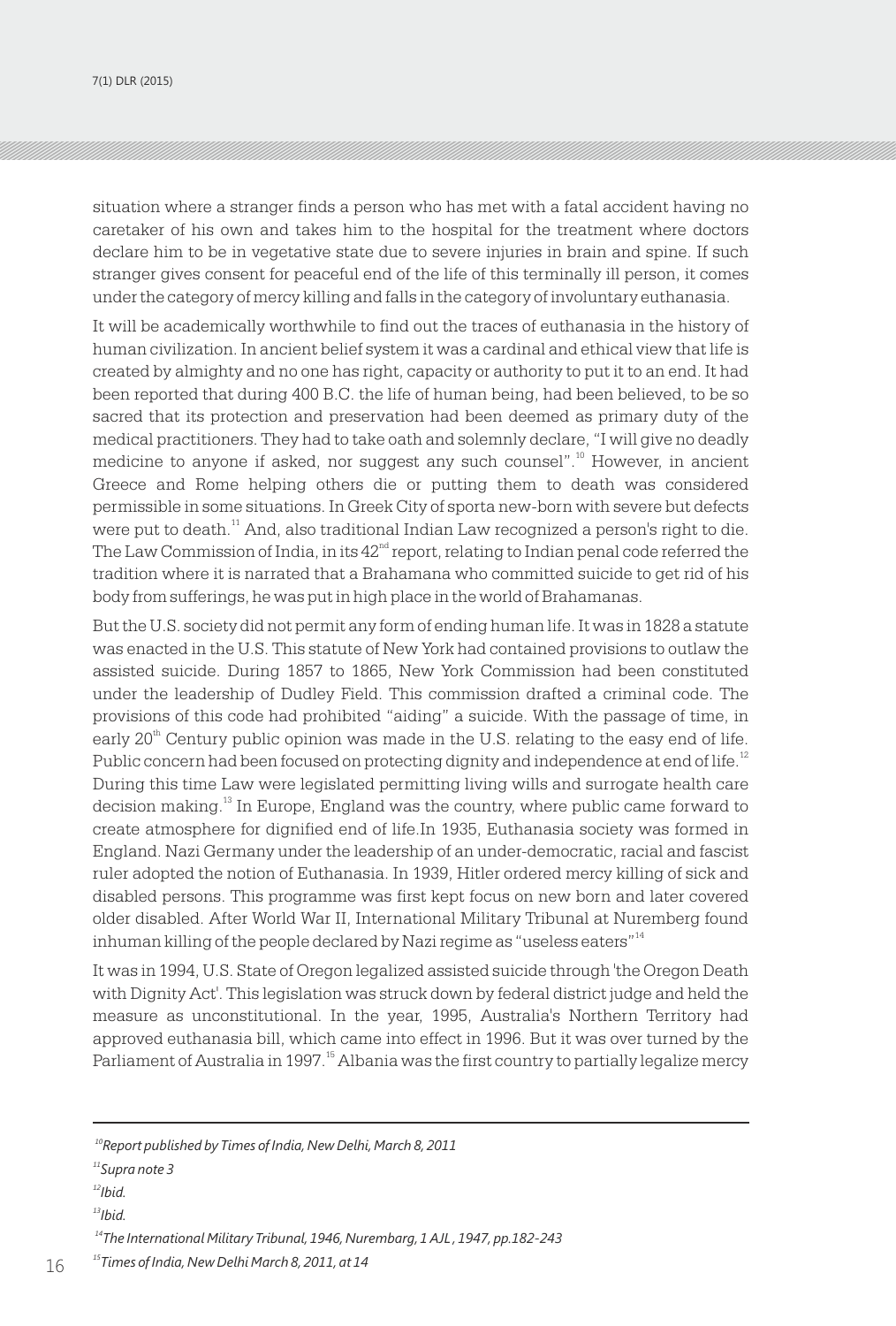killing in 1995. Since 2002, Netherland and Belgium permit both euthanasia and assisted suicide.<sup>16</sup>In Luxembourg euthanasia has been declared legal in 2009.

There might have been debates on the need and form of euthanasia in India, also. In 1860 when Indian Penal Code was prepared, a provision was inserted in it where attempt to suicide has been declared a crime and this act is made punishable. This provision has been challenged in 1994 in P. Rathnam case. The Supreme Court upheld the decision of Bombay High Court and struck down Section 309 as unconstitutional. But in Giyan Kaur case, 1996 the Supreme Court over ruled the P. Rathnam verdict and opined that "right to life does not include right to die". In 2005 in a Seminar on "End of life issue" was held in New Delhi, then law minister agreed that a framework was needed for protection of withdrawal of life support provided to dying patients. The Law Commission was interested to suggest ways to deal with the problem of euthanasia. On  $28<sup>th</sup>$  April, 2006, Law Commission suggested a draft bill on passive euthanasia. The Law Commission recommended that pleas must be made to high court which should decide it after expert opinion.<sup> $\alpha$ </sup> On March 7, 2011, the apex court allowed passive euthanasia in Aruna Shanbag case and recommended decriminalization of attempt to suicide.<sup>18</sup> But India still needs an appropriate legislation on the practice of euthanasia to give cover to mercy killing.

## **III. EUTHANASIA, RELIGION AND ETHICS**

Indian society is predominantly religious society. Hinduism is a religion embraced and followed by immense majority of Indians. A tradition of *Pray-upavasa* or fasting to death reveals that it is an "acceptable way for Hindus to end their life only in certain circumstances. "It is condition precedent for adopting *Pray-upavasa* that it should be non-violent and resorted to only when the body has served its purpose and becomes a burden". There were other traditions showing the farces of euthanasia like *Sati Pratha*, where woman chose death. It had religious and social sanction in ancient India.<sup>19</sup> There had been some other ways where *saints, sages, seers and sadhu* had taken Samadhi and *Jal Samaadhi*. This tradition is still prevalent among religious and divinely oriented persons. The doctrines of *Ichchha maran, Daya maran and Swachchhand Mrityu*, are related with the upaye i.e. procedure to end one's life by his own volition. These notions seem to be nearer to the doctrine of euthanasia provided under Hindu way of life. These are the off- springs of "freedom to leave".

There is another stream of Hindu religio-philosophic system, wherein different view has been adopted. In Hindu religious order, it is believed that a person can only attain salvation or mukti and moksh from the cycle of rebirth if he/she dies in natural way. Shraad is also performed of and Tarpan is given to the soul of the deceased who dies in usual way and in the ordinary course of events. The soul of any person who is doomed to death by accident, commits suicide or has been killed by someone, is not entitled for tarpan and shraad. The soul of such type of dead person roamed in the universe

*<sup>16</sup>Supra note 1, at 9*

<sup>&</sup>lt;sup>17</sup>Supra note 14

<sup>18</sup>*Aruna Ramchandra Shanbaug v. Union of India*,(2011) 4 SCC 454

 $^{19}$ Supra note 1, at 1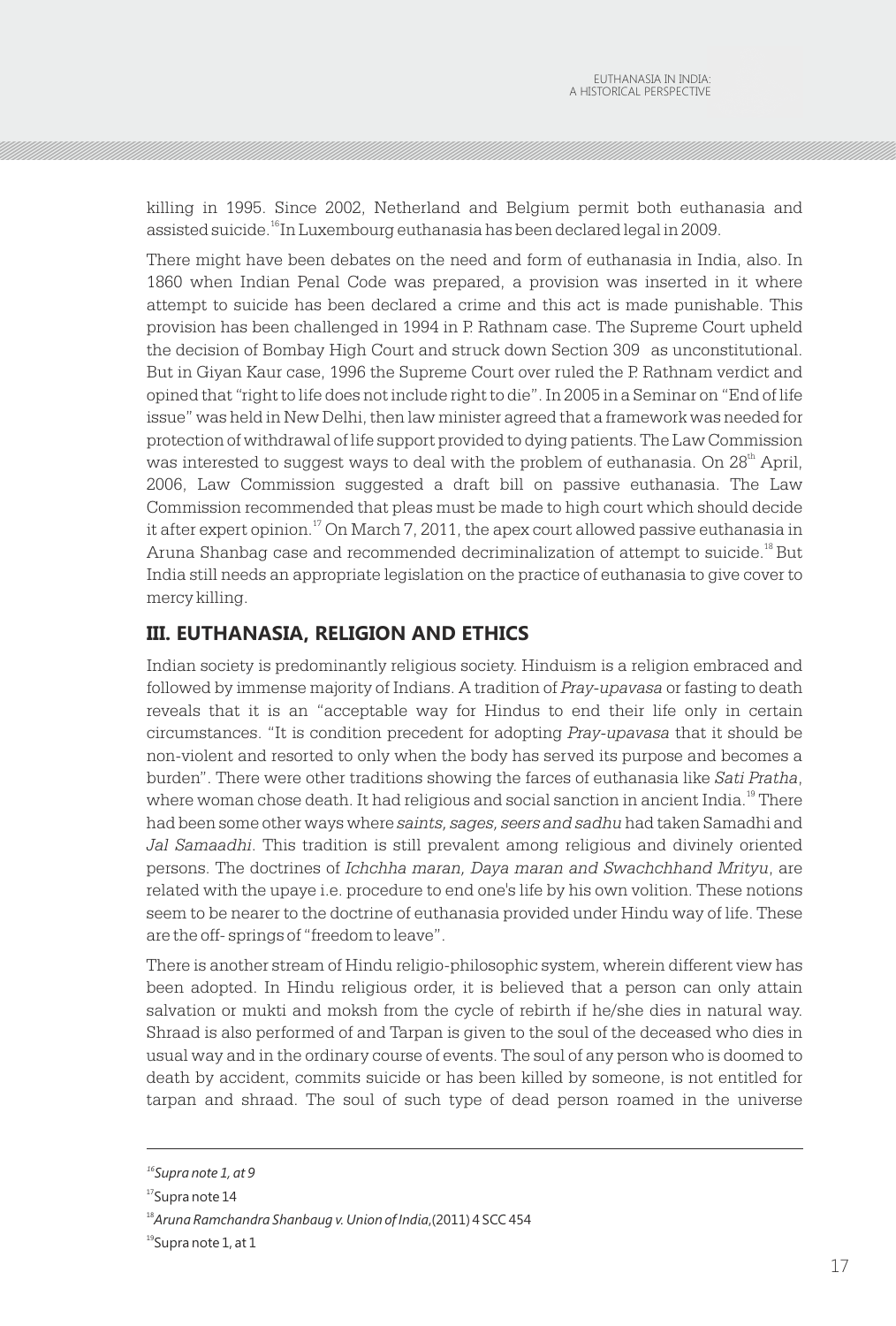aimlessly having no destination. According to religious traditions and customs, a Hindu cannot opt for an inflicted death as the result of suicide, assisted suicide, involuntary end, or mercy killing. Thus, an inference can be drawn that euthanasia is alien to the Hindu culture and ethos.

Jain religion, an old Indian theocratic order, recognizes euthanasia in the form of Santhara. Under this Jain belief system one is "presumed to voluntarily shunning all of life's temptations--food, water, emotions, bonds-after instinctively knowing death was imminent.<sup>20</sup> Santhara has different notions and connotations like 'Pandit maran', 'Sallekhana, and 'Sakham-maran'. It is believed to have been practiced since the foundation of Jainism. It is held by the followers that "when all purposes of life have been served, or when the body is unable to serve any more purpose, a person can opt for it". $^{\rm 21}$ Sallekhana is focal point of Jainism without which Sadhna is not successful. "Santhara is only a matter of dying with dignity and could be undertaken in case of terminal illness or imminent death, famine or non-availability of food, and old age with loss of  $faculties"$ . $22$ 

Sikh religion is totally opposed to the euthanasia and rejected suicide holding it as interference in God's plan.<sup>23</sup> The religion of Christians is also against taking life of any innocent person, even if that person wants to die. It is the part of belief system of Christians that "Birth and death are part of the life processes which God has created, so we should respect them. $24$ 

The Islamic socio-legal system is entirely against euthanasia. Islamic sharia declares, in no uncertain terms, that human life is sacred and inviolable. It is ordained, "Do not take life which Allah made sacred, other than in the course of Justice". $^{25}$  In another verse of Quran it is laid down that killing any person, except for murder or spreading mischief in the land, is the killing of whole mankind.<sup>26</sup> It is further prescribed that only Allah decides how long one will live<sup>27</sup> and as such taking life in any way is forbidden.<sup>28</sup> Sharia held that God alone, and not the human being, is the giver and the taker of human life.<sup>29</sup> The crux of the above explanation is that Islam is opposed to the idea of euthanasia in unambiguous terms.

## **IV. LEGAL AND NORMATIVE STRUCTURES**

#### **Constitutional Status**

Legal status of Euthanasia, in India, seems to be that it is still illegal, particularly, active

```
20Manasi Phadke and Tarunshree Venkatraman, "The Right of Death", The Sunday Express (Indian Express)New 
Delhi, September 6, 2015
```

```
21Ibid.
```

```
22Ibid.
```
<sup>23</sup>Shobha Ram Sharma, "Euthanasia and Assisted Suicide", Nyaye Deep, at 41

```
24Ibid.
```
<sup>25</sup>Ouran, XVII: 33

 $26$ Quran, V: 32

 $^{27}$ Quran, XVI: 61

<sup>28</sup>Quran, IV: 29

18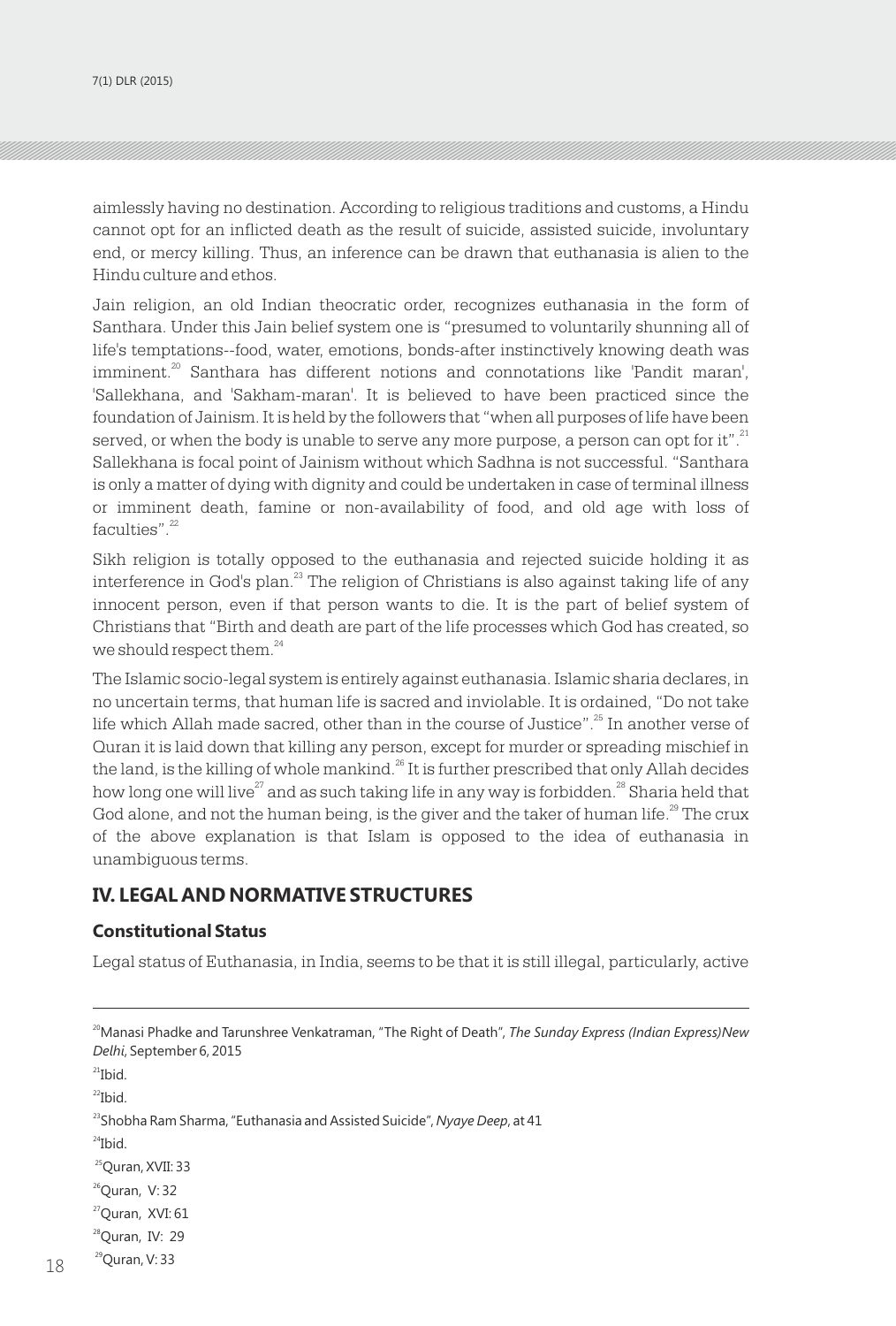euthanasia. The constitution of India is the grundnorm, and as such every legal norm must be made and operate in accordance with the constitution. The constitution has placed the sanctity of human life at zenith. Article 21 of the constitution enshrines the  $\alpha$  right to life, especially right to life with dignity. $\alpha$ <sup>30</sup> It is the basic right and all other "rights" are subordinate" to and geared around it. It is an inherent right without which no civilization may be deemed to flourish. As this right is alienable, nonnegotiable and inviolable, any unfair and unjust interference with it shall be deemed violative to the article 21. Consequently, the right to die is not recognized as fundamental right under Indian Constitution. The right to life has been derived from the very fact of a human being's existence. The right to die is not an absolute right because it is not open to all irrespective of their state of health. Some jurists and philosophers are of the view that the spirit behind euthanasia has been to permit patients to die with dignity and to protect the patient's status as human being.<sup>31</sup> It is further held by the jurists that "from jurisprudential pointy of view the right to life may be in complete unless a person enjoys complete control to his person which includes right to die. The logic advanced by jurists that right to die is a case of freedom of choice. Under the constitution positive right includes the negative right.

#### **Legislative Status**

Legislative enactment, particularly, Indian Penal Code, 1860, embodies the provisions relating to the protection and preservation of life. Sections 299 and 300 contain rules relating to homicide and murder. Sometimes killing of human beings is held as homicide and at another time it is treated as murder. It depends upon the mode of ending human life. "Since in the cases of euthanasia or mercy killing there is an intention on the part of the doctor to kill the patient, such cases would clearly fall under clause first of section 300 of the Indian Penal Code,  $1860''$ .<sup>32</sup> During the treatment a patient may give valid consent and thereafter died due to the doctor's act, and then Exception 5 of the section 300 would be attracted. In such cases the mercy killer (including doctor) shall be liable under section 304 for culpable homicide not amounting to murder. The cases of voluntary euthanasia fall in this category while cases of non-voluntary euthanasia and involuntary euthanasia would governed by the proviso attached to section 92 of the I.P.C. Inference drawn from this discussion is that euthanasia is illegal under the Indian Penal Code. Attempt to suicide is also declared crime under section 309 of this code while assisted suicide is treated as abetment of suicide which is an offence punishable under sections 305 and 306 of the Indian Penal Code.

Apart from criminal law, the euthanasia is also declared as an unethical act under Regulation 6.7 of the Indian Medical Council (Professional Conduct, Etiquette and Ethics) Regulation, 2002. This contains rules relating to unethical acts of doctors and opines that "a physician shall not aid or abet or commit any of the following acts which shall be construed as unethical" and euthanasia is held as one of such act.

<sup>30</sup>*Frances Coralie v. Union Territory of Delhi*, AIR1981 S.C. 764

<sup>&</sup>lt;sup>31</sup>Supra note 3, at 15

<sup>32</sup>*Supra note* 2,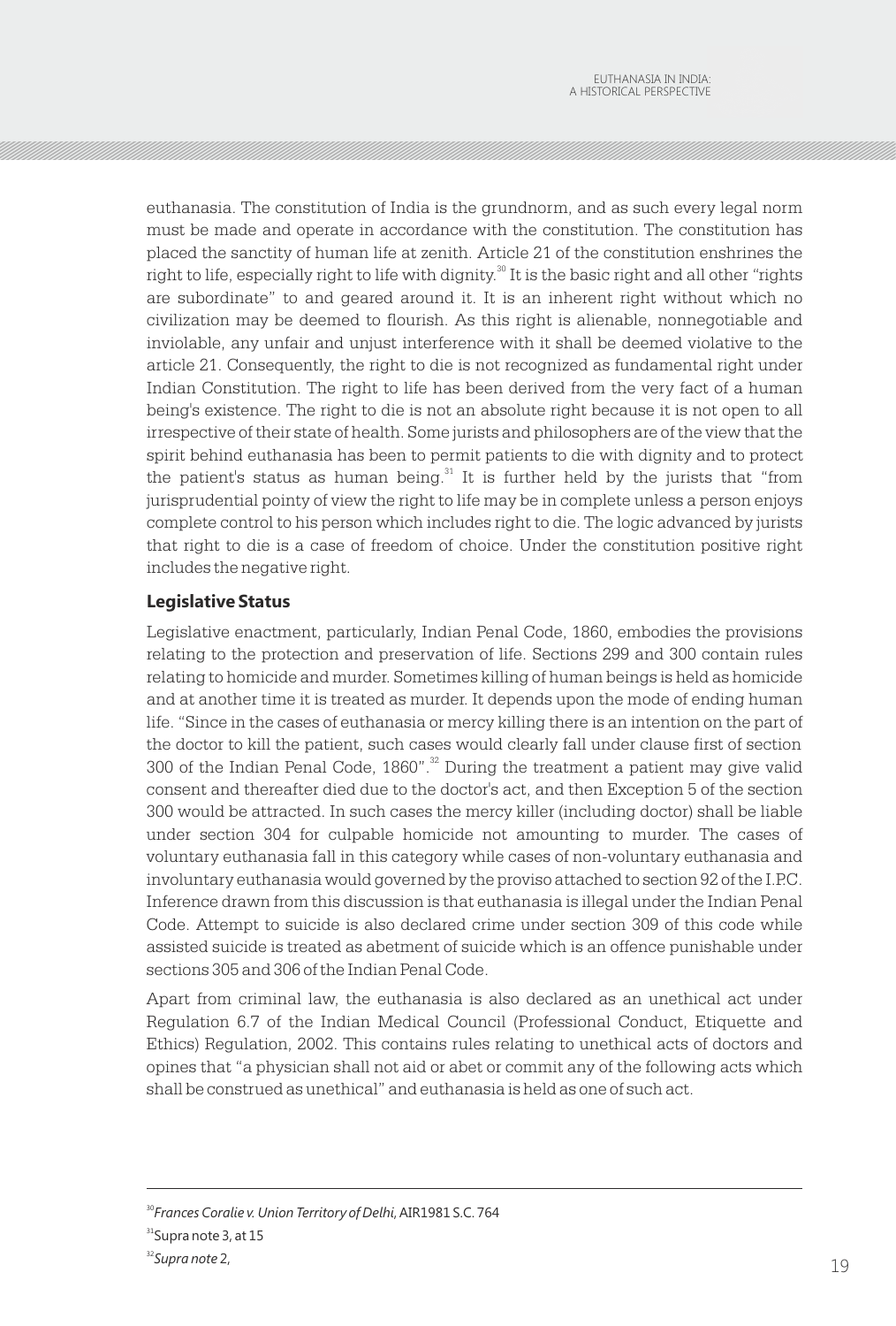#### **V. JUDICIAL RESPONSE**

Till recent past, judiciary seems to be against the practice of Euthanasia in any form. Its practice had been declared against law because of legal provisions contained in the Indian Penal Code, 1860. General observation of the judiciary has been that physicianassisted death is not legalized nor has crystallized into medico-legal traditions of India. The judiciary has toed the line of thought of ethico-religious doctrines holding that "euthanasia devalued human dignity and sanctity of life". Some of the jurists supported the argument that Article 21, also enumerates the right to die. This controversy had been resolved by the Bombay High Court.<sup>33</sup> The question countenanced by the high court was as to whether the right to die is included in Article 21 of the constitution? The court further had to consider whether section 309 of the I.P.C. was in violation of Article 21? The Bombay High Court observed that the right to life includes the right to die. It was why the high court declared section 309 IPC is in contravention of Article 21, which provides punishment for the attempt to suicide. The high court held it as unconstitutional. The Supreme Court had been requested to settle the moot point <sup>34</sup> relating to right to die. In *P. Rathinam v. Union of India*, the Supreme Court upheld the Bombay High Court findings. The apex court observed that "to punish a person who attempted but failed to destroy his life might tantamount to an insult to his wound". But the apex court kept itself aloof from laying down the rule on the issue like mercy killing or euthanasia. However, after some time the constitutional bench of the Supreme Court<sup>35</sup> overruled P. Rathinam's judgment. The apex court asserted that right to life under Article 21 of the Indian Constitution does not enumerate the right to die or the right to be killed. The apex court expressed the view that suicide is an unnatural termination of life while right to life is natural right. Therefore right to die and right to life are incompatible and inconsistent with each other. The Supreme Court was requested again to deliberate on the right to die and mercy killing. In the land mark judgment, popularly known as *Aruna Shanbaug case*, the Supreme Court handed down the verdict rejecting the plea of a Mumbai nurse for mercy killing.<sup>36</sup> The apex court made distinction between active euthanasia and passive euthanasia. The court allowed passive euthanasia-involving withdrawal of life sustaining drugs and/or life support system. $\alpha$ <sup>n</sup> In case of active euthanasia involving injecting a potent drug to advance the death of patients who are in permanent vegetative state, the apex court opined that it is crime under law. $^{\text{\tiny{38}}}$  The court devised an elaborate plan for the permission of passive euthanasia and held that only high court of at least two judges can give permission for passive euthanasia after *bonafide* consent from the patient's relatives and the opinion of an expert panel of reputed doctors comprising neurologist and physician.<sup>39</sup> The apex court asserted that the above mentioned procedure shall be held good till parliament enacts a law on the

 $3<sup>3</sup>$ Ibid.

<sup>33</sup>The State of Maharashtra, v. *M.S. Dubal*, AIR 1977 S.C.411. This case went to the Supreme Court after the judgment of High Court.

<sup>&</sup>lt;sup>34</sup>AIR 1994, SC 1918

<sup>&</sup>lt;sup>35</sup>Gian Kaur v. State of Punjab, (1996) 2 SCC 648

<sup>36</sup>*Times of India*, New Delhi, March 8, 2011

<sup>37</sup>Dhananjay Mahapatra, *Times of India*, New Delhi, March 8, 2011

<sup>38</sup>Ibid.